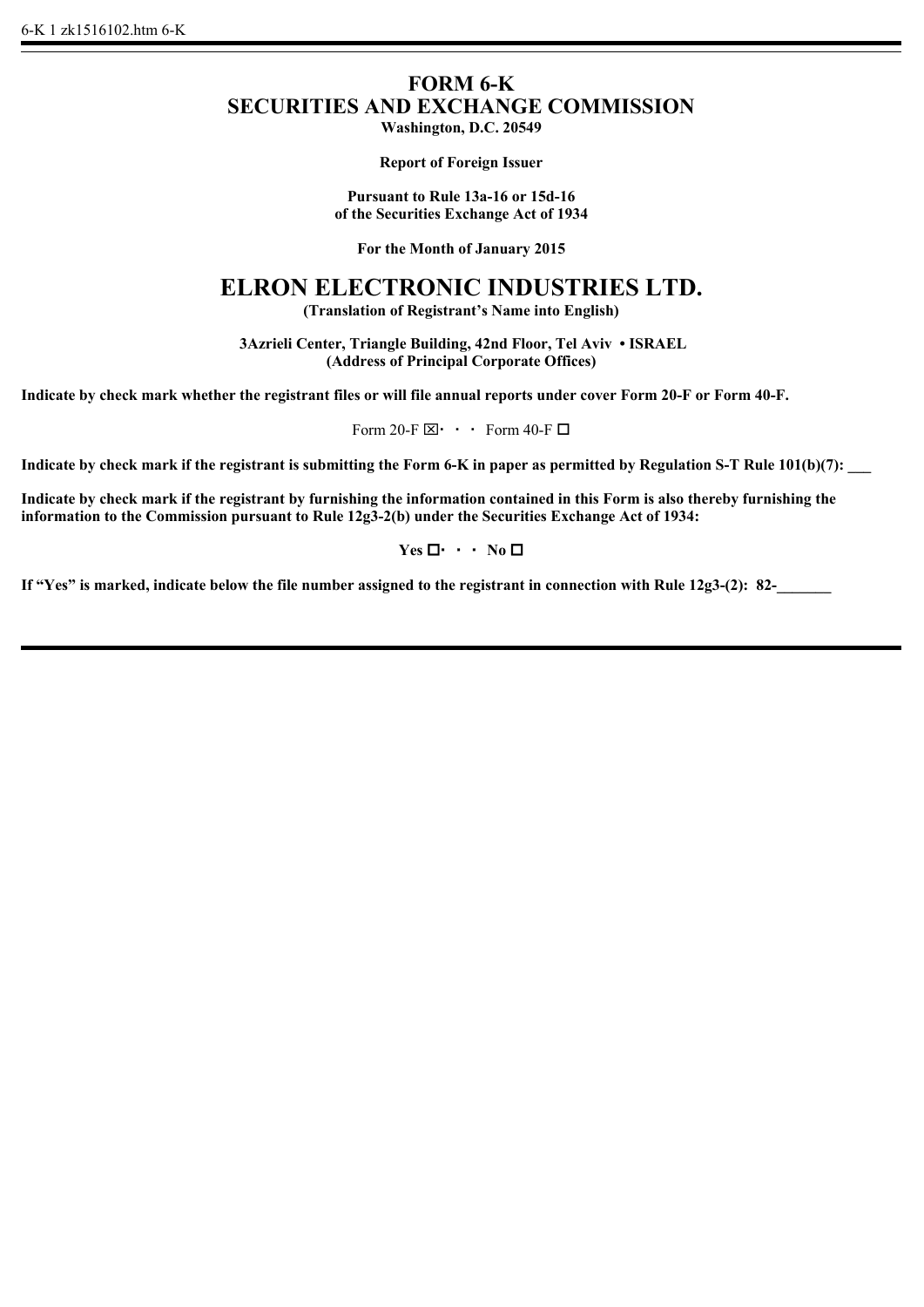English Translation of Registrant's Report filed with the Israeli Securities Authority on January 26, 2015 in connection with the Registrant's convening of a special general meeting of shareholders.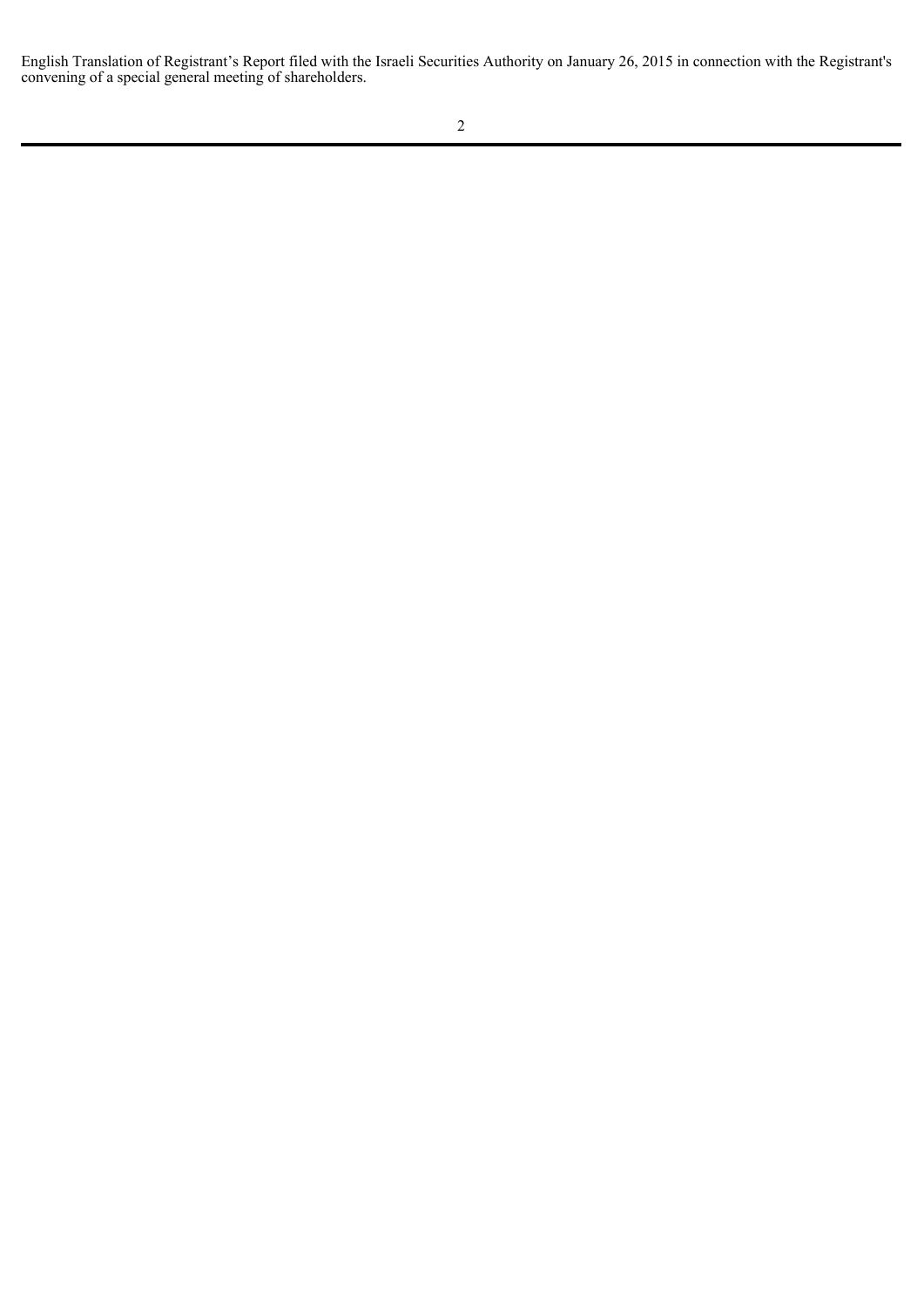#### SIGNATURE

Pursuant to the requirements of the Securities Exchange Act of 1934, the Registrant has duly caused this report to be signed on its behalf by the undersigned, thereunto duly authorized.

> ELRON ELECTRONIC INDUSTRIES LTD. (Registrant)

By: /s/ Yaron Elad

Yaron Elad VP & CFO

Dated: January 26, 2015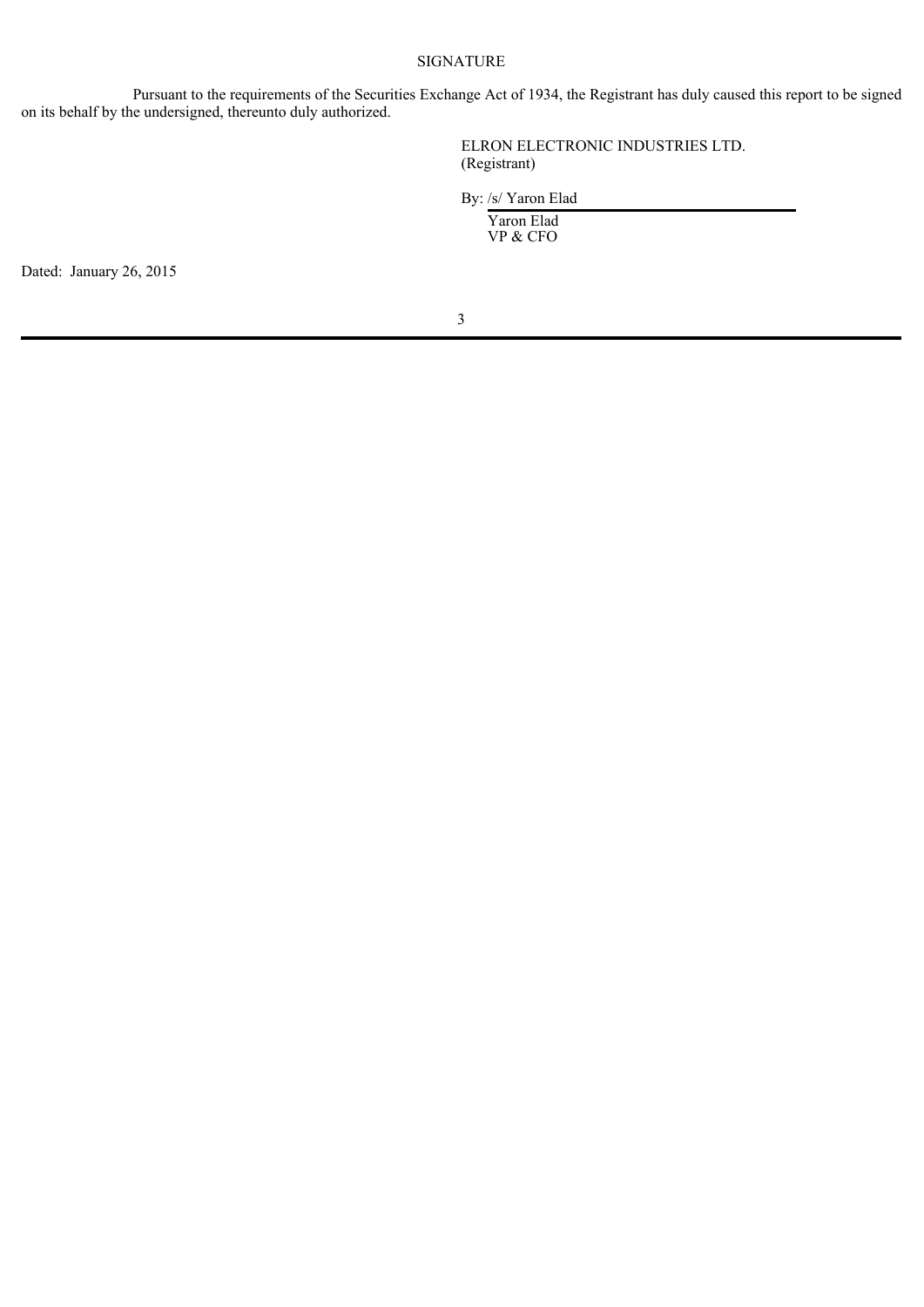#### **Elron Electronic Industries Ltd. (the "Company")**

**January 26, 2015**

| <b>Israel Securities Authority</b> |
|------------------------------------|
| 22 Kanfei Nesharim St.             |
| Jerusalem                          |

**Tel Aviv Stock Exchange Ltd. 22 Kanfei Nesharim St. 54 Achad Ha'am St. Tel Aviv** 

Via Magna Via Magna

#### **Re: Immediate Report Regarding Notice regarding the Convening of a Special General Meeting of the Company's Shareholders**

An immediate report (the "**Report**") is hereby given pursuant to the Israeli Companies Law, 5759-1999 (the "**Companies Law**"), and to the Israeli Securities Regulations (Periodic and Immediate Reports), 5730-1970, (the "**Immediate Report Regulations**") and to the Israeli Companies Regulations (Notification and Announcement of general meetings and class meetings in a public company), 2000 relating to the convening of an special general meeting of the shareholders of the Company, which shall be held on March 4, 2015 at 3:00 pm (Israel time), at the Company's offices at 3 Azrieli Center, The Triangular Tower, 42nd Floor, Tel Aviv, Israel, on the agenda of which will be the appointment of Mr. Ehud Rassabi as an external director for a second term.

#### 1. **The Matter on the Agenda and a Summary of the Proposed Resolution**

To re-appoint Mr. Ehud Rassabi to serve as an external director for a second three-year term to commence on March 11, 2015.

In accordance with decisions taken by the Company in the past, in respect of his service as an external director and subject to approval of his appointment, Mr. Ehud Rassabi will be entitled to remuneration and reimbursement of costs in the maximum amount determined for the compensation payable to an external director in a dual listed company as such term is defined in the Companies Regulations (Reliefs for Companies whose shares are registered for trading on an exchange outside of Israel) – 2000 which consists of an annual fee of NIS115,400 and a per meeting fee of NIS3,470, in each case linked to the consumer price index of December 2007.

This proposed appointment is in addition to the continuation of Ms. Lee-Bath Nelson and Mr. Yehuda Freidenberg serving as external directors.

4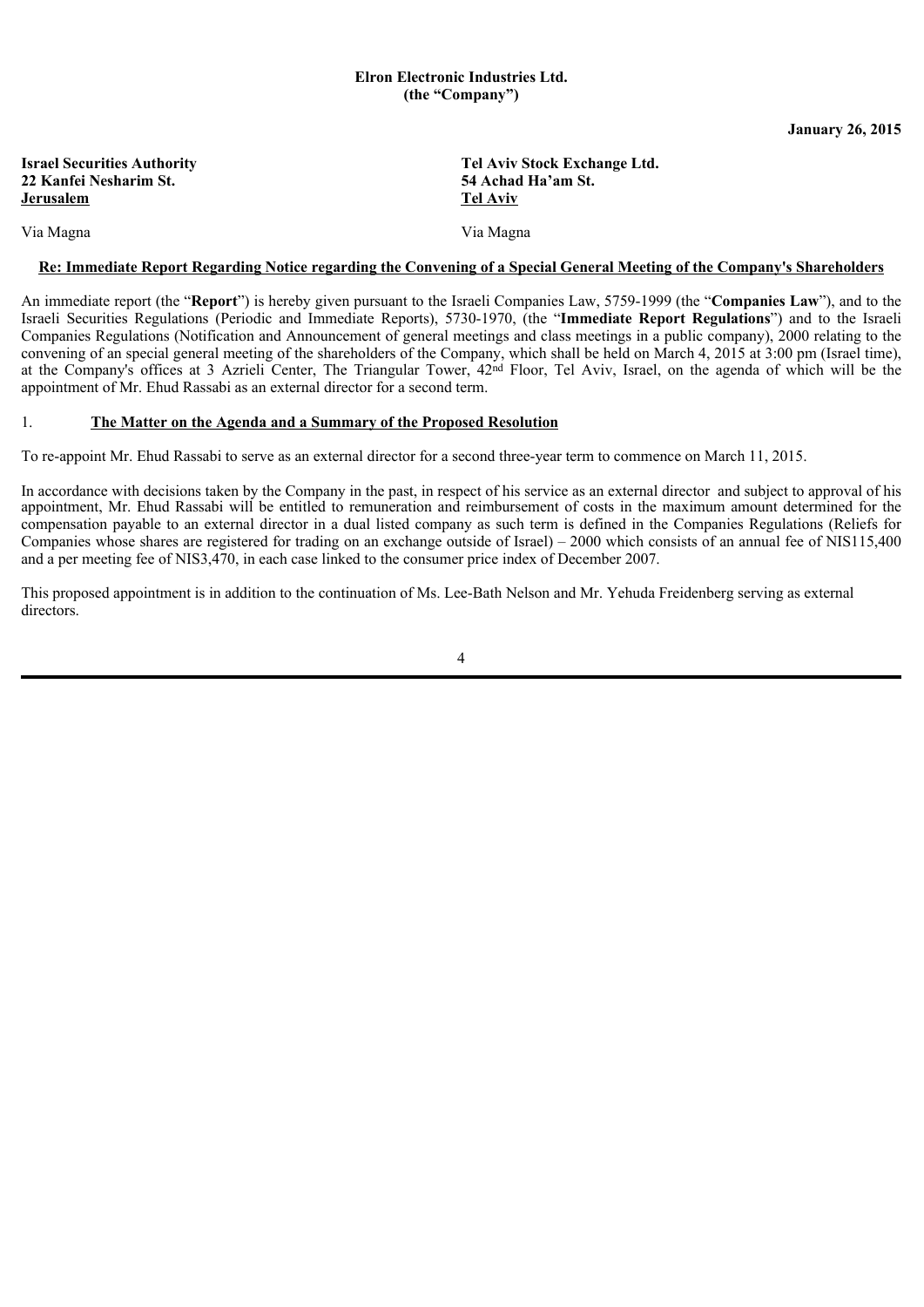| Name:                                                                                                                                             | Ehud Rassabi                                                                                                                                                                                                                                                                                                                                                                                                                                                                                                                                                                                                                                     |  |  |
|---------------------------------------------------------------------------------------------------------------------------------------------------|--------------------------------------------------------------------------------------------------------------------------------------------------------------------------------------------------------------------------------------------------------------------------------------------------------------------------------------------------------------------------------------------------------------------------------------------------------------------------------------------------------------------------------------------------------------------------------------------------------------------------------------------------|--|--|
| <b>Israel ID No.:</b>                                                                                                                             | 052017142                                                                                                                                                                                                                                                                                                                                                                                                                                                                                                                                                                                                                                        |  |  |
| Date of Birth:                                                                                                                                    | July 30, 1953                                                                                                                                                                                                                                                                                                                                                                                                                                                                                                                                                                                                                                    |  |  |
| <b>Address for Service:</b>                                                                                                                       | 5 Gunder Avraham Street, Ramat Hasharon 4722360 Israel                                                                                                                                                                                                                                                                                                                                                                                                                                                                                                                                                                                           |  |  |
| Citizenship:                                                                                                                                      | Israel                                                                                                                                                                                                                                                                                                                                                                                                                                                                                                                                                                                                                                           |  |  |
| <b>Member of Board Committees:</b>                                                                                                                | Chairman of each of the Audit Committee and the Compensation<br>Committee; member of the Investment Committee                                                                                                                                                                                                                                                                                                                                                                                                                                                                                                                                    |  |  |
| Is the candidate an External Director or Independent Director?                                                                                    | Yes                                                                                                                                                                                                                                                                                                                                                                                                                                                                                                                                                                                                                                              |  |  |
| Does he have Financial and Accounting, Professional or other<br><b>Expertise?</b>                                                                 | Yes                                                                                                                                                                                                                                                                                                                                                                                                                                                                                                                                                                                                                                              |  |  |
| Is the candidate an employee of the Company or any of its<br>subsidiaries or affiliates or any entity with a Personal Interest in<br>the Company? | N <sub>o</sub>                                                                                                                                                                                                                                                                                                                                                                                                                                                                                                                                                                                                                                   |  |  |
| <b>Commencement of Term:</b>                                                                                                                      | March 11, 2012                                                                                                                                                                                                                                                                                                                                                                                                                                                                                                                                                                                                                                   |  |  |
| <b>Education:</b>                                                                                                                                 | Bachelor of Arts degree in Accounting and Economics from Tel<br>Aviv University                                                                                                                                                                                                                                                                                                                                                                                                                                                                                                                                                                  |  |  |
| Activities for the past 5 years:                                                                                                                  | Accountant and provides expert opinions in the fields of economics,<br>class actions, valuations and mediations and director of companies.<br>Served as Chief Executive Officer of Emed Real Estate<br>Development and Investments Ltd. until March 2011. Chairman (on<br>a voluntary basis) of the audit committee of the Society for the<br>Friends of Tel Aviv University, President of Lahav, Office of Self<br>Employed and Businesses in Israel (on a voluntary basis), Chairman<br>of Ilan - Israeli Foundation for Handicapped Children (on a<br>voluntary basis) and honorary Consul of the Social Democratic<br>Republic of Sri Lanka. |  |  |
| Serves on the boards of other companies:                                                                                                          | Serves as an external director of Electra Ltd., Bank Yahav for State<br>Employees, Goldbond Group Ltd. Serves as a director of Israeli<br>News Company Ltd., Yehuda Reshatot Ltd., Retel Investments and<br>Assets Ltd. and Rabash Accounting and Management Ltd.                                                                                                                                                                                                                                                                                                                                                                                |  |  |
| Family member of an entity with a Personal Interest in the<br>Company:                                                                            | N <sub>0</sub>                                                                                                                                                                                                                                                                                                                                                                                                                                                                                                                                                                                                                                   |  |  |
| The Company considers him as having accounting and financial<br>expertise for the purpose of complying with the minimum                           | Yes                                                                                                                                                                                                                                                                                                                                                                                                                                                                                                                                                                                                                                              |  |  |

The Board of Directors recognized Ehud Rassabi as having Financial and Accounting Expertise as such term is defined in the Companies Regulations (Conditions and Criteria for a Director with Accounting and Financial Expertise and a Director with Professional Qualifications), 5766-2005.

The candidate director signed a declaration in accordance with Sections 224 (b) and 241 of the Companies Law, a copy of which is attached to the Report.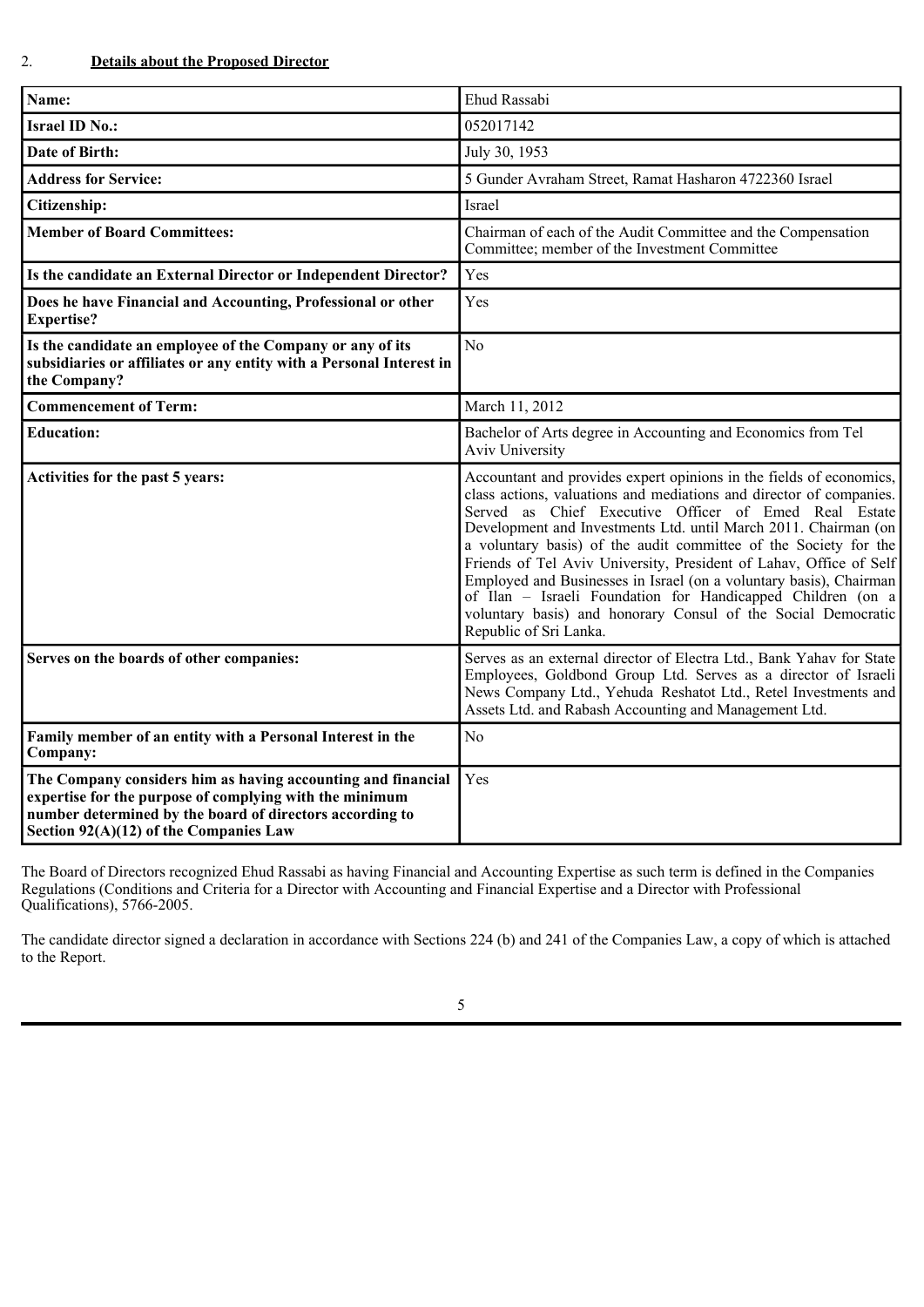#### 3. **Required Majority**

The majority required for adoption of the proposed resolution specified in section 1 above is a majority of the votes of the shareholders present, either in person or by proxy or via written proxies, who are entitled to participate in the meeting and who are participating in the vote; provided that one of the following is met:

- 1) Shareholders' approval must include at least a majority of the shares voted by shareholders who are not controlling shareholders nor are they shareholders who have a personal interest in the proposed resolutions, except for those having a personal interest which is not the result of a relationship with a controlling shareholder. Abstentions will be treated as neither a vote "for" nor "against" the matter;
- 2) The total shares of shareholders voted against the proposed resolutions pursuant to sub-section 1 above shall not represent more than two percent of all the voting rights in the Company.

#### 4. **The Record Date**

The record date for the purpose of a shareholder's entitlement to participate in and vote at the Meeting, pursuant to Section 182 of the Companies Law, is the end of the trading day on the Tel Aviv Stock Exchange Ltd. occurring on February 2, 2015 (the "**Record Date**"). In the event that no trade shall be carried out on the Record Date, the Record Date will be the last trading day that preceded such date.

#### 5. **Legal Quorum and Adjourned Meeting**

A legal quorum shall be formed upon the presence, either in person or by proxy, of at least two shareholders holding, in total, more than 33.3% of the issued shares conferring voting rights in the Company, within one half hour of the time scheduled for the opening of the Meeting. If legal quorum is not present at the general meeting at the end of one half hour from the time scheduled for commencement of the meeting, the general meeting shall be adjourned to the same day the following week, at the same time and location. If no legal quorum is present at the adjourned meeting at the elapse of one half hour from the time scheduled for the meeting, then one shareholder holding at least 25% of the issued share capital of the Company, who is present in person or by proxy, shall constitute legal quorum.

#### 6. **Manner of Voting**

6.1 A shareholder who wishes to participate in and vote at the Meeting will be entitled to do so if he shall have delivered to the Company, before commencement of the Meeting, confirmation regarding his ownership of the shares on the Record Date, prepared pursuant to the Companies Regulations (Proof of Share Ownership for the Purpose of Voting at the General Meeting), 5760-2000, as specified below.

6.2 A shareholder of the Company may participate in and vote at the Meeting in person, or may appoint a proxy who will be able to participate in the general meeting and to vote on his behalf (in accordance with the provisions of the Company's articles of association). A document appointing a proxy (the "**Letter of Appointment**"), as well as an original power of attorney by virtue of which the Letter of Appointment was signed (if any), must be deposited at the Company's registered office at least 48 hours before the time scheduled for the meeting (i.e., by March 2, 2015 at 3:00 pm, Israel time). The Letter of Appointment shall state both the full names of the principal and of his proxy, as appears at the Registrar of Companies or in the I.D. card (as the case may be), their number at the Registrar of Companies or their I.D. numbers (as the case may be), and the place of their incorporation or their passport country (as the case may be).

6.3 Pursuant to the Companies Regulations (Proof of Share Ownership for the Purpose of Voting at the General Meeting), 5760-2000, a shareholder in whose favor a share is registered with a TASE member, which share is included among the shares registered in the shareholders' register in the transfer agent's name, who wishes to vote at the Meeting, will provide the Company with confirmation regarding his ownership of the share on the Record Date, which must be received from the TASE member with which his right to the share is registered, as required by the said regulations.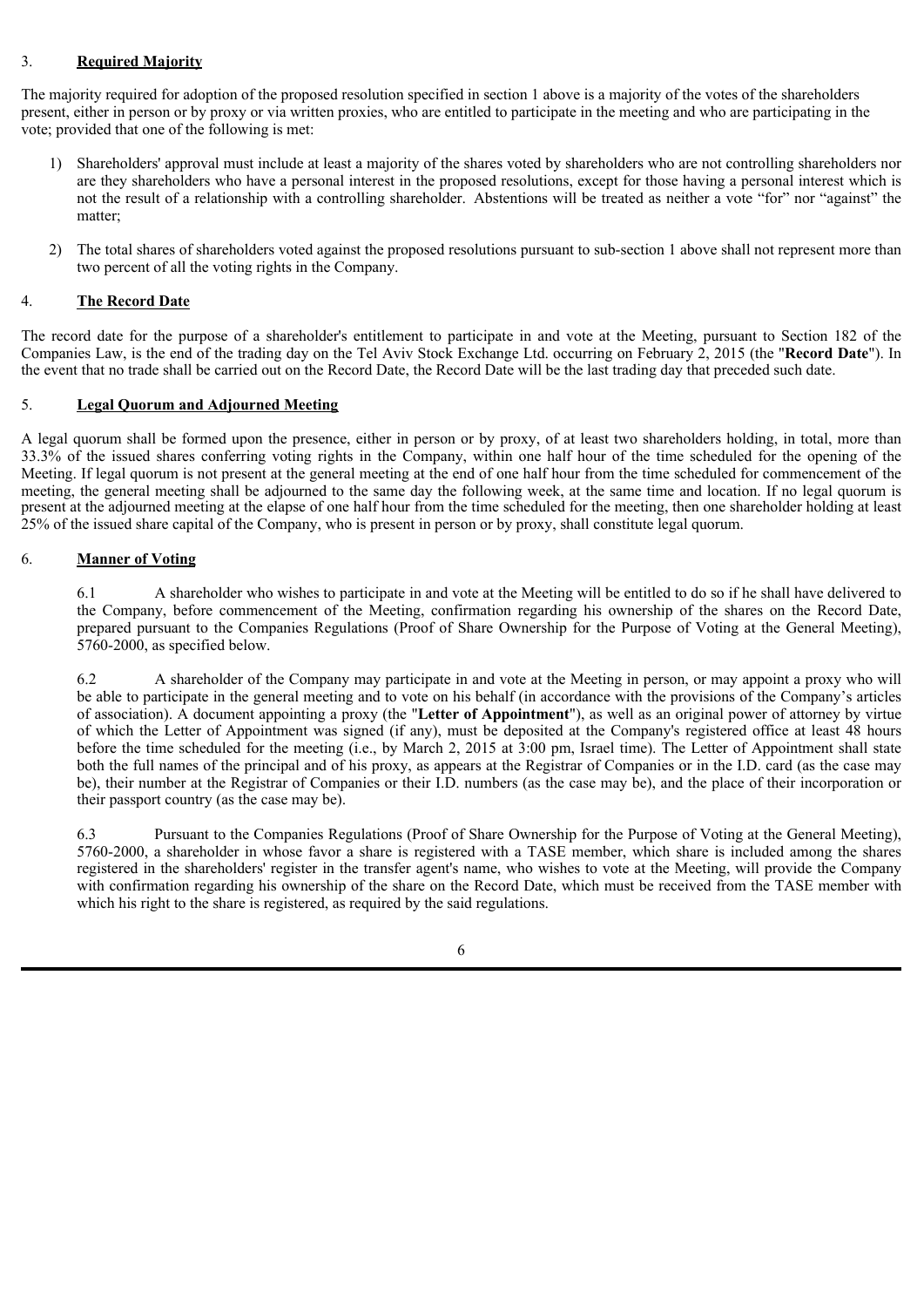#### 7. **Confirmation of Ownership and Proxy Card**

7.1 A shareholder whose shares are registered with a TASE member may receive confirmation of the ownership from the TASE member through which he holds his shares, at a branch of the TASE member or by mail to his address in consideration for the delivery fee only, if he shall have so requested, provided that a request in this regard shall be made in advance for a specific securities account.

7.2 In addition, shareholders of the Company whose shares are registered with American Stock Transfer ("**AST**") only, whether they are registered in their name or they hold the same through a broker in the U.S., will be entitled to vote at the Meeting by delivering, to AST or to the broker through which the shares are held (as the case may be), a proxy card whose language, in English, will be published by the Company on the SEC's website stated below, and which will be sent to the foregoing shareholders. Voting shall be made by such shareholders only in accordance with the instructions stated in the proxy card. The proxy card must be delivered to AST up to 48 hours before the time of the convening of the Meeting (i.e. by March 2, 2015 at 3:00 pm, Israel time).

#### 8. **Voting by Voting Cards and Position Statements**

8.1 In accordance with Companies Regulations (Voting Cards and Position Statements), 5766- 2005, a shareholder may vote at the Meeting on the proposed resolution that is on the agenda by a voting card. The language of the voting card and position statements in respect of the Meeting may be found on the distribution website of the ISA at https://www.magna.isa.gov.il and on the website of the Tel Aviv Stock Exchange Ltd. at http://maya.tase.co.il. A shareholder may approach the Company directly and receive therefrom, free of charge, the language of the voting card and the position statements. A TASE member will send, free of charge, via e-mail, a link to the language of the voting card and the position statements on the distribution website of the ISA to any shareholder who is not registered in the shareholders' register of the Company and whose shares are registered with the TASE member, unless the shareholder shall have notified such TASE member that he is not interested therein, provided that the notice shall have been given with respect to a specific securities account and on a date prior to the Record Date. The vote shall be cast on the second part of the voting card, as posted on the distribution website of the ISA, which is stated above.

8.2 A shareholder who is registered in the shareholders' register and who wishes to vote in writing shall state his vote on the form and shall deliver it to the Company or send it thereto via registered mail, together with a photocopy of his I.D. card, or a photocopy of his passport, or a photocopy of the certificate of incorporation thereof, as the case may be, such that the voting card shall reach the Company's offices at least seventy-two hours (72 hours) before the time of the convening of the general meeting, i.e. by March 1, 2015 at 3:00 pm Israel time. A shareholder who is not registered in the shareholders' register shall deliver or send the voting form to the Company as aforesaid, together with confirmation of ownership, such that the voting form shall reach the Company's offices on such date. The confirmation of ownership may be received from the TASE member through which he holds his shares, at a branch of the TASE member or by mail to his address in consideration for the delivery fee only, if he shall have so requested, provided that a request in this regard shall be made in advance for a specific securities account.

7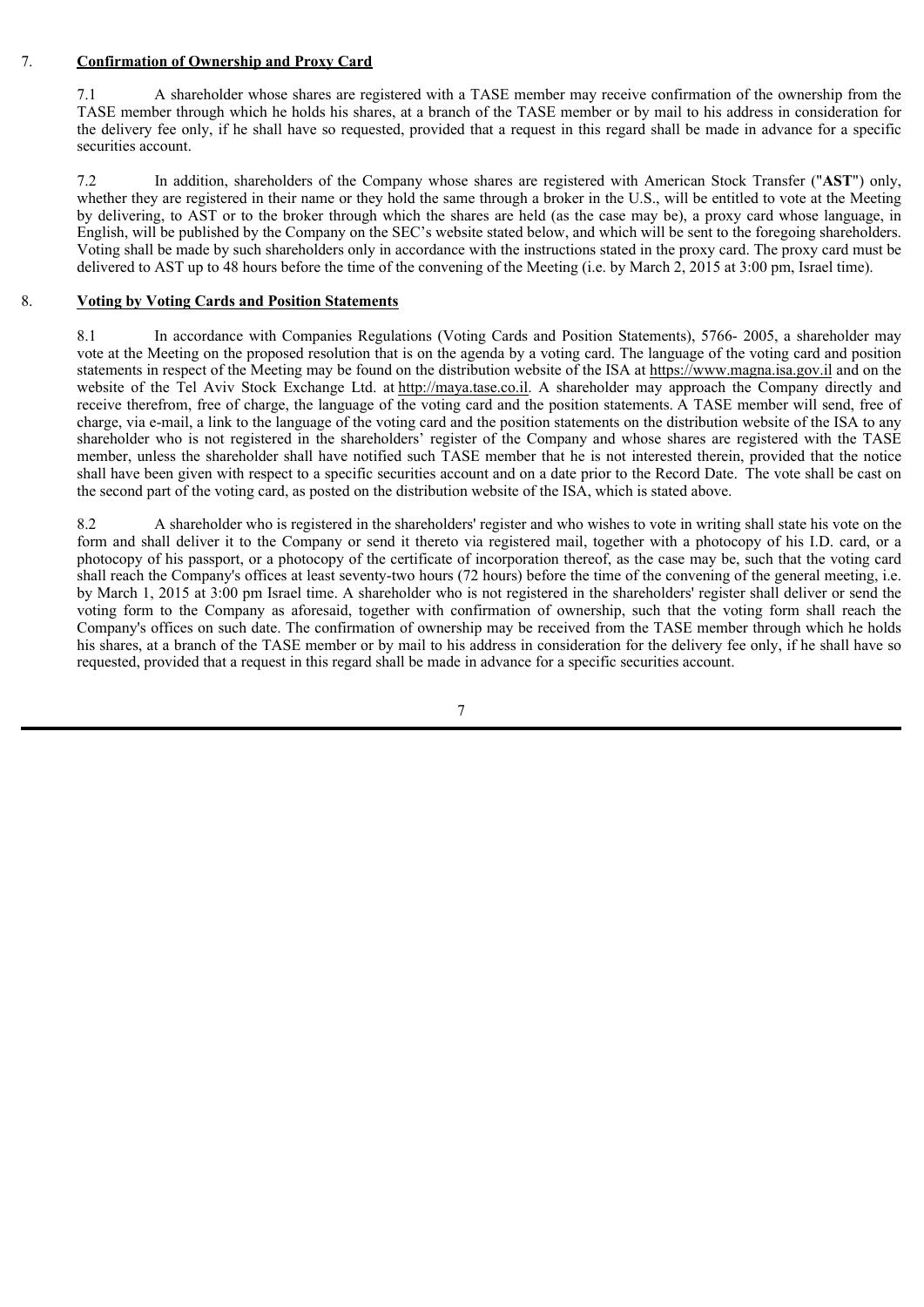8.3 A shareholder participating in the vote with respect to the proposed resolution (the appointment of Mr. Ehud Rassabi as an external director), whether in person or by proxy, shall notify the Company before the vote at the Meeting, or if the vote is by voting card – on the voting card by marking in Part B of the voting card in the place designated therefor, whether or not he is a controlling shareholder or has a personal interest in the approval of the proposal that is on the Meeting's agenda. The vote of a shareholder who fails to mark the existence or absence of a personal interest or if he is a controlling shareholder (or who shall mark that he has a personal interest but shall fail to specify the nature of the interest) shall not be counted.

8.4 The last date for delivery of position statements to the Company is: February 12, 2015.

8.5 The last date for delivery of the response of Company, which will include the response of the board of directors, to shareholder submitted position statements is: February 17, 2015.

#### 9. **Inspection of Documents**

A copy of this Report, the draft language of the proposed resolution and the declaration of the candidate for the office of director are available for inspection at the Company's offices at 3 Azrieli Center (the Triangular Tower 42nd floor) Tel Aviv, after prior telephonic coordination with the Company's secretarial office at Telephone: 972-3-6075555 on Sunday – Thursday (except for holiday eves and holidays) between 9:00 a.m. and 4:00 p.m., until the date of the convening of the meeting, as well as on the distribution website of the ISA at www.magna.isa.gov.il. and on the website of the TASE at maya.tase.co.il.

In addition, a copy of the English translation of this Report will be available on the website of the Securities and Exchange Commission at www.sec.gov.

#### **Sincerely,**

#### **Elron Electronic Industries Ltd.**

#### **Annexes** -

Annex A – Form of Proxy card

Annex B – Declaration of the candidate for the office of external director

8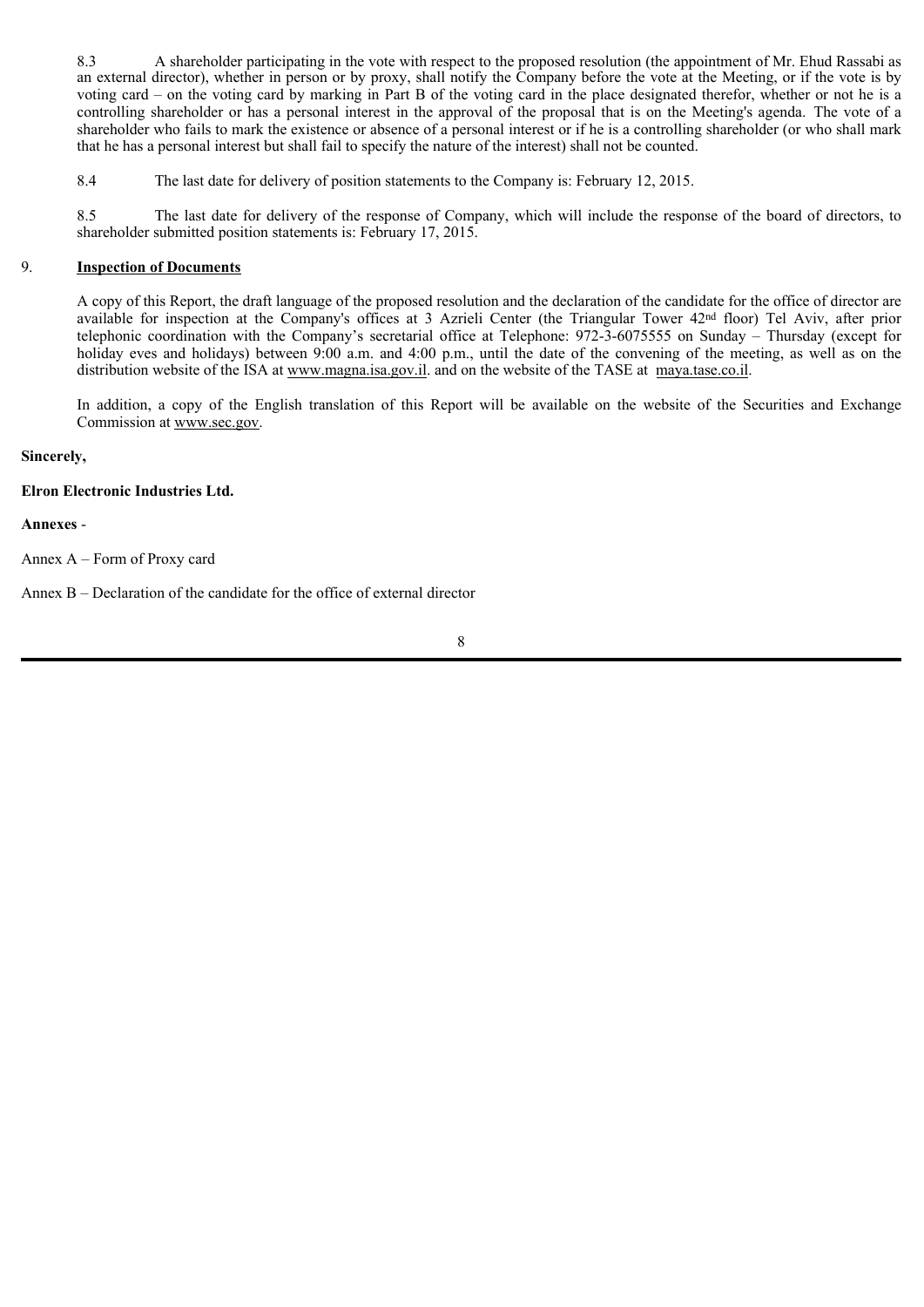#### **Annex A** – Form of Proxy card

#### **ELRON ELECTRONIC INDUSTRIES LTD. THIS PROXY SOLICITED BY THE BOARD OF DIRECTORS FOR THE SPECIAL GENERAL MEETING OF SHAREHOLDERS TO BE HELD ON MARCH 4, 2015**

The undersigned hereby constitutes and appoints ROY CARMONA, ADV the true and lawful attorney, agent and proxy of the undersigned, with full power of substitution, to vote with respect to all of the Ordinary Shares of ELRON ELECTRONIC INDUSTRIES LTD. (the "Company"), standing in the name of the undersigned at the close of business on February 2, 2015 at the Special General Meeting of Shareholders of the Company to be held at the offices of the Company at 3 Azrieli Center, The Triangle Tower, 42nd Floor, Tel-Aviv, Israel, on March 4, 2015, at 3:00 pm (Israel time), and at any and all adjournments thereof, with all power that the undersigned would possess if personally present and especially (but without limiting the general authorization and power hereby given) to vote as follows:

 **Please mark your vote in blue or black ink as shown here**  $\mathbf{\overline{X}}$ 

> **Proposal No. 1** - Appointment of Mr. Ehud Rassabi as an external director for a second term of three (3) years commencing March 11, 2015.

**FOR AGAINST ABSTAIN**

**PLEASE STATE WHETHER OR NOT YOU ARE A "CONTROLLING PERSON" OR WHETHER YOU HAVE A PERSONAL INTEREST IN THE RESOLUTION DESCRIBED IN THE ABOVE PROPOSAL.**

**EXECUTE:** EXECUTE **PO** 

**If your response to the above question is YES, please provide details:**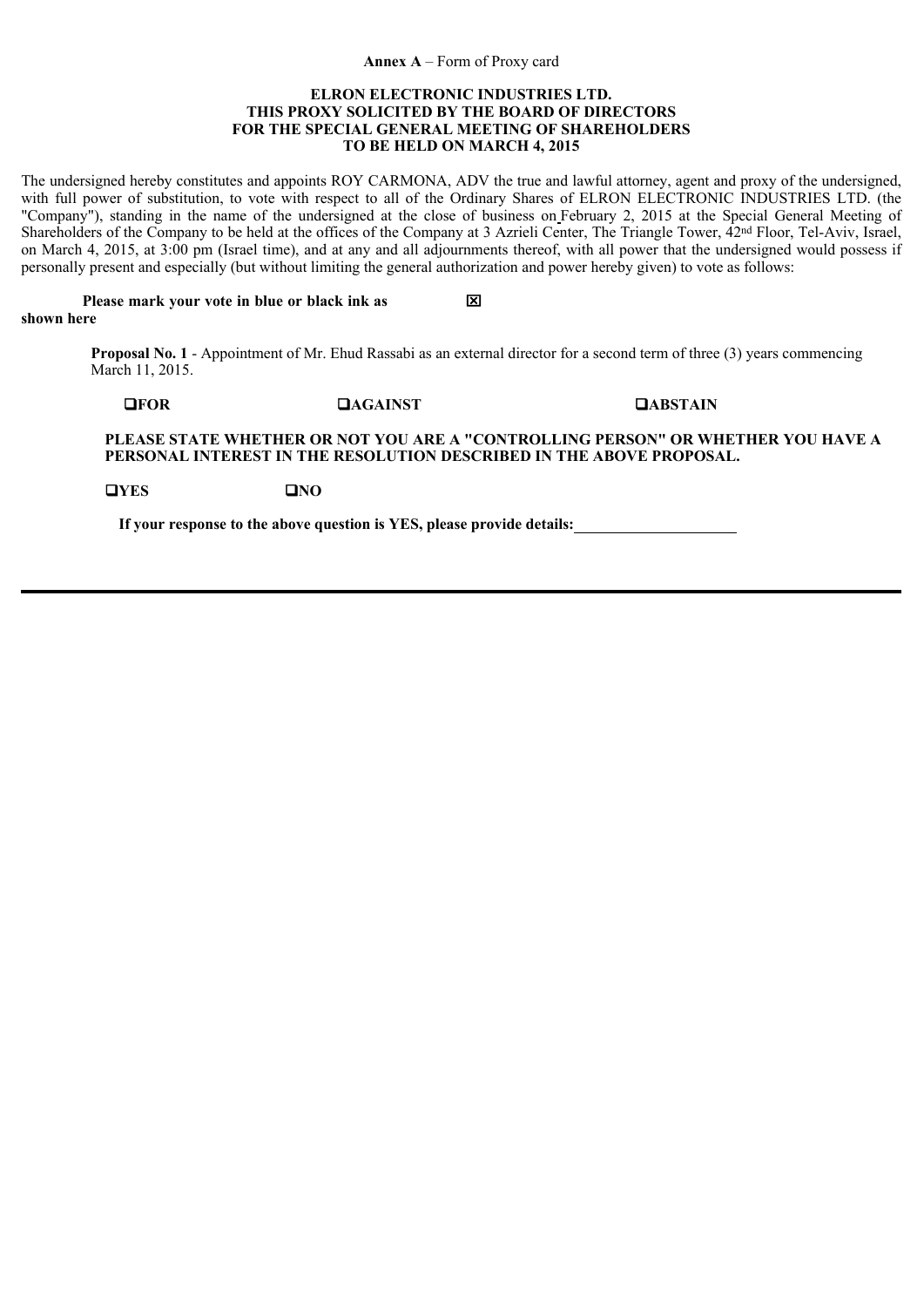**NOTE:** Under the Companies law, 1999 you are required to indicate whether or not you are a "controlling person" and whether or not you have a personal interest in the resolution described above and if so, to provide the necessary details in connection therewith.

The term "personal interest" includes the personal interest of any of your relatives or any entity in which you or any o your relatives (i) holds 5% or more of the issued and outstanding share capital or voting rights, or (ii) has the power to appoint one or more directors or a general manager (which in Israel is the equivalent of a president in the United States), o (iii) is a director or a general manager. The term "personal interest" also includes a personal interest of an individual voting via a power of attorney given by a third party (even if the empowering shareholder has no personal interest), and the vote o an attorney-in-fact shall be considered a personal interest vote if the empowering shareholder has a personal interest.

An interest resulting merely from the holding of a company's shares shall not be deemed to be a personal interest.

**IF YOU FAIL TO INDICATE WHETHER OR NOT YOU ARE A "CONTROLLING PERSON" AND WHETHER OR NOT YOU HAVE A PERSONAL INTEREST, OR MARK THAT YOU HAVE A PERSONAL INTEREST BUT DO NOT PROVIDE THE NECESSARY DETAILS IN CONNECTION THEREWITH, YOUR SHARES WILL NOT BE VOTED AND YOUR VOTE WILL NOT BE COUNTED FOR WITH RESPECT TO THE RESOLUTION DESCRIBED ABOVE.**

> Dated: 2015

**IMPORTANT: Please sign exactly as name appears at the left. Each joint owner should sign. Executors, administrators, trustees, etc. should indicate the capacity in which they sign.**

 $\mathcal{L}=\mathcal{L}=\mathcal{L}=\mathcal{L}=\mathcal{L}=\mathcal{L}=\mathcal{L}=\mathcal{L}=\mathcal{L}=\mathcal{L}=\mathcal{L}=\mathcal{L}=\mathcal{L}=\mathcal{L}=\mathcal{L}=\mathcal{L}=\mathcal{L}=\mathcal{L}=\mathcal{L}=\mathcal{L}=\mathcal{L}=\mathcal{L}=\mathcal{L}=\mathcal{L}=\mathcal{L}=\mathcal{L}=\mathcal{L}=\mathcal{L}=\mathcal{L}=\mathcal{L}=\mathcal{L}=\mathcal{L}=\mathcal{L}=\mathcal{L}=\mathcal{L}=\mathcal{L}=\mathcal{$ 

A - 2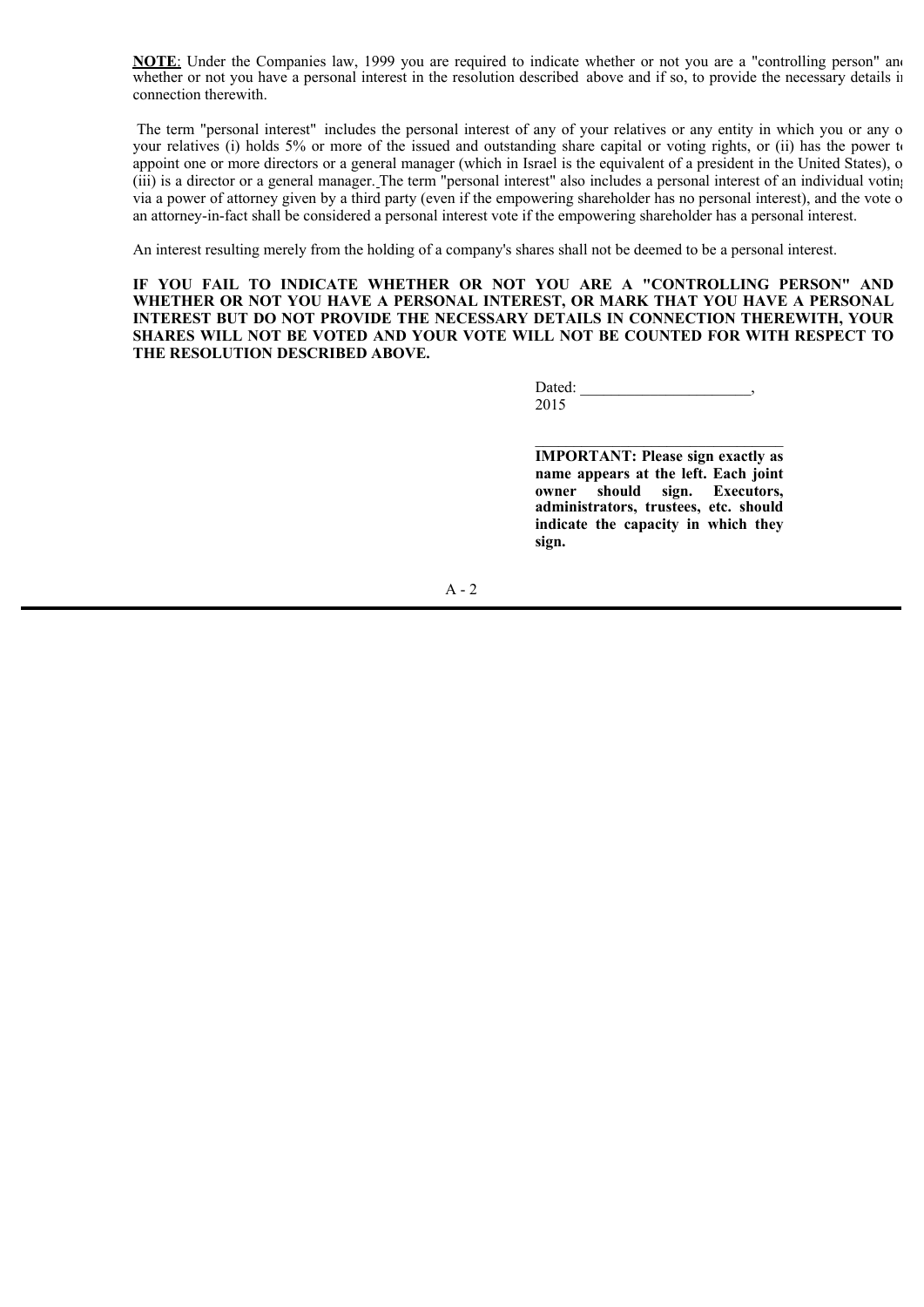### **To: Elron Electronic Industries Ltd. (the "Company")**

#### **Re: Declaration of Candidate for the Office of External Director in a Public Company Traded in Israel Pursuant to the Companies Law, 5759-1999 (the "Law")**

I, the undersigned, Ehud Rassabi, bearer of I.D. 052017142, an Israeli resident, of 5 Gunder Avraham Street, Ramat Hasharon, after having been cautioned to state the truth, failing which I shall be liable for the penalties prescribed by law, do hereby declare and undertake as follows:

- 1. I hereby give my consent to act as an external director of your Company, which is a public company, incorporated in Israel, whose shares are traded on the Tel Aviv Stock Exchange Ltd. and on the Over the Counter market in the U.S.A.
- 2. I am aware of all of the provisions of the Law applicable to the appointment and office of an external director, including term and termination of office, participation in the Company's committees, etc., and am further aware that this declaration will be published by the Company in an Immediate Report submitted with the Israel Securities Authority and TASE and available at the registered office of the Company for general inspection.
- 3. I am eligible to be appointed as director in your Company pursuant to the provisions of Sections 225-227 of the Law, regarding the restriction of appointment of a minor, incapacitated person, restriction of appointment due to conviction or the decision of an administrative enforcement committee or bankruptcy. The provisions of the sections, as being on the date of signing of this declaration, are specified in **Annex A** which is attached to this declaration as an integral part hereof.
- 4. I am aware of the duties of notification imposed on me by virtue of Sections 227A and 245A of the Law and undertake to duly comply therewith. The provisions of the said sections, as being on the date of signing of this declaration, are specified in **Annex A**.
- 5. I declare that I have all of the qualifications required, and the ability to dedicate the proper time, to the fulfillment of the office of director in the Company, as specified below.
- 6. I have "professional expertise"/"financial and accounting expertise" in accordance with the provisions of the Companies Regulations (Conditions and Criteria for a Director with Accounting and Financial Expertise and a Director with Professional Qualifications), 5766-2005 (the "**Companies Regulations**"); the provisions of the Companies Regulations, as being on the date of signing of this declaration, are attached hereto as **Annex B**.
- 7. I hold the following academic degrees (degree, awarding institution, date): Bachelor of Arts degree in Accounting and Economics from Tel Aviv University.

Documents attesting to these degrees are attached as **Annex C** to this declaration, forming an integral part hereof.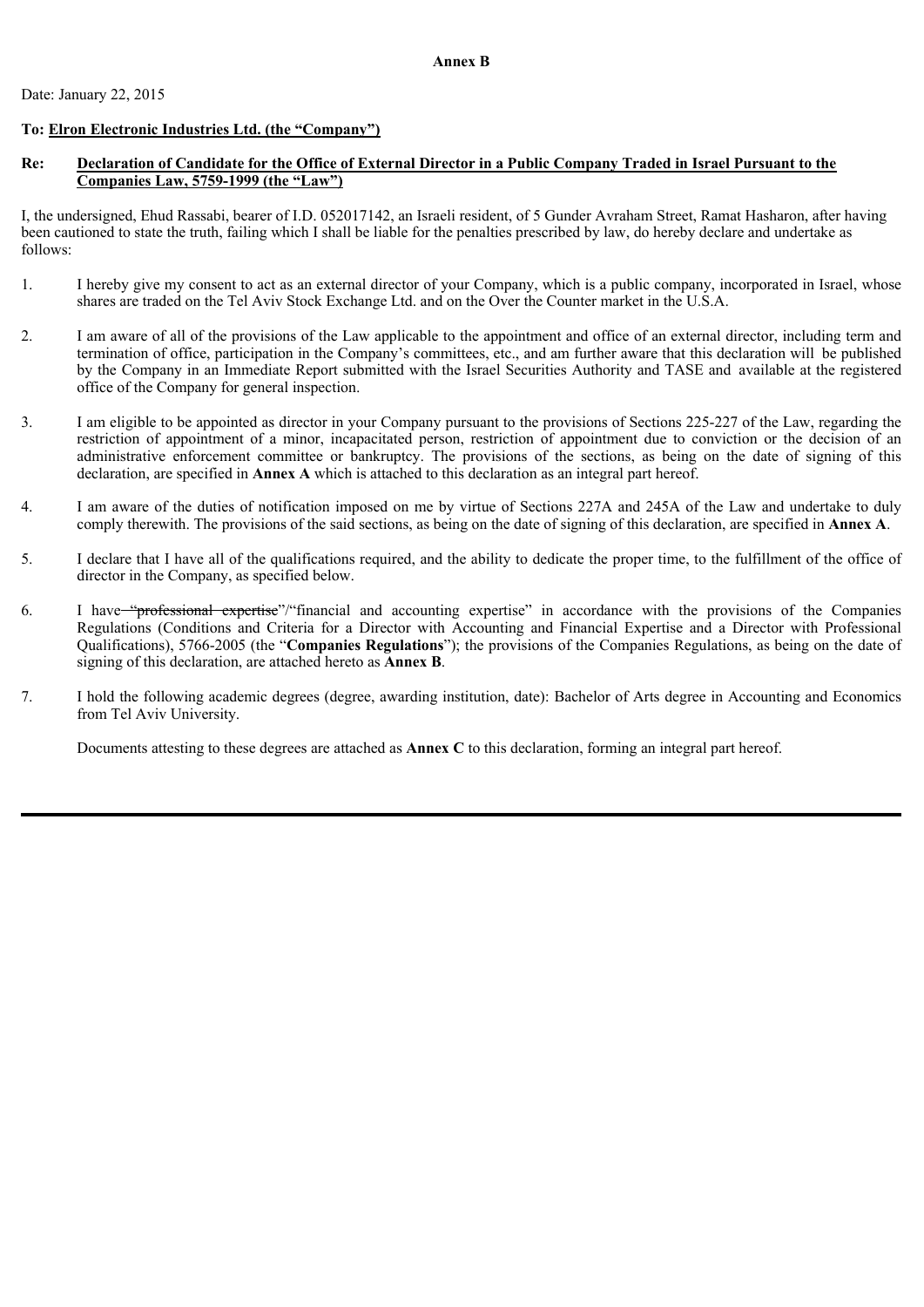- 8. I have occupational experience, as specified in the resumé attached hereto as **Annex D**. Documents attesting to the fulfillment of these positions are attached hereto as **Annex E**.
- 9. a. Neither I, nor my Relatives, partners, employers, anyone to whom I report directly or indirectly, or a corporation controlled by me, have business or professional ties with the Company, the Company's controlling shareholder or a Relative of the Company's controlling shareholder as of the Date of Appointment, or Another Corporation, even if such ties are not habitual, apart from negligible ties.
	- b. Neither I, nor my Relatives, partners, employers, anyone to whom I report directly or indirectly, or a corporation controlled by me, on or two years before the Date of Appointment, have any Link to the Company, the Company's controlling shareholder or a Relative of the Company's controlling shareholder as of the Date of Appointment, or Another Corporation.

For purposes of this declaration –

"Link" – The existence of employment relations, the existence of habitual business or professional ties or control, and the holding of office as an officer, apart from the office of a director who was appointed to act as an external director of a company which is about to make a first public offering of shares.

"Another Corporation" – A corporation whose controlling shareholder, on or two years before the Date of Appointment, is the Company or its controlling shareholder.

"Date of Appointment" – The date on which the general meeting will appoint me as an external director, in accordance with the provisions of Section 239(b) of the Law.

"Relative" – spouse, sibling, parent, grandparents, offspring, and an offspring, sibling or parent of the spouse or the spouse of any of the above.

- 10. Check the appropriate box, if applicable:
	- $\Box$  Notwithstanding the provisions of Section 9 above, there are between myself and the Company, on or two years before the Date of Appointment, negligible business or professional ties, commencing before my Date of Appointment as external director, which do not constitute a "link" as stated in the Companies Regulations (Matters Which do not Constitute a Link), 5767-2006 (the "**Link Regulations**"). The provisions of the relevant sections of the Link Regulations, as being on the date of signing of this declaration, are specified in **Annex F** hereto. Such ties are as follows: NONE
- 11. I am not a Relative of the Company's controlling shareholder.
- 12. My other positions and occupations do not and are not likely to create a conflict of interests with my duties as external director, and will not prejudice my ability to hold office as external director.
- 13. In no other company in which I currently hold office as director, is there an external director who is a director in your Company.

<sup>1</sup> Specify the business or professional ties of the candidate with the Company, and evidence that such ties are negligible.

B - 2